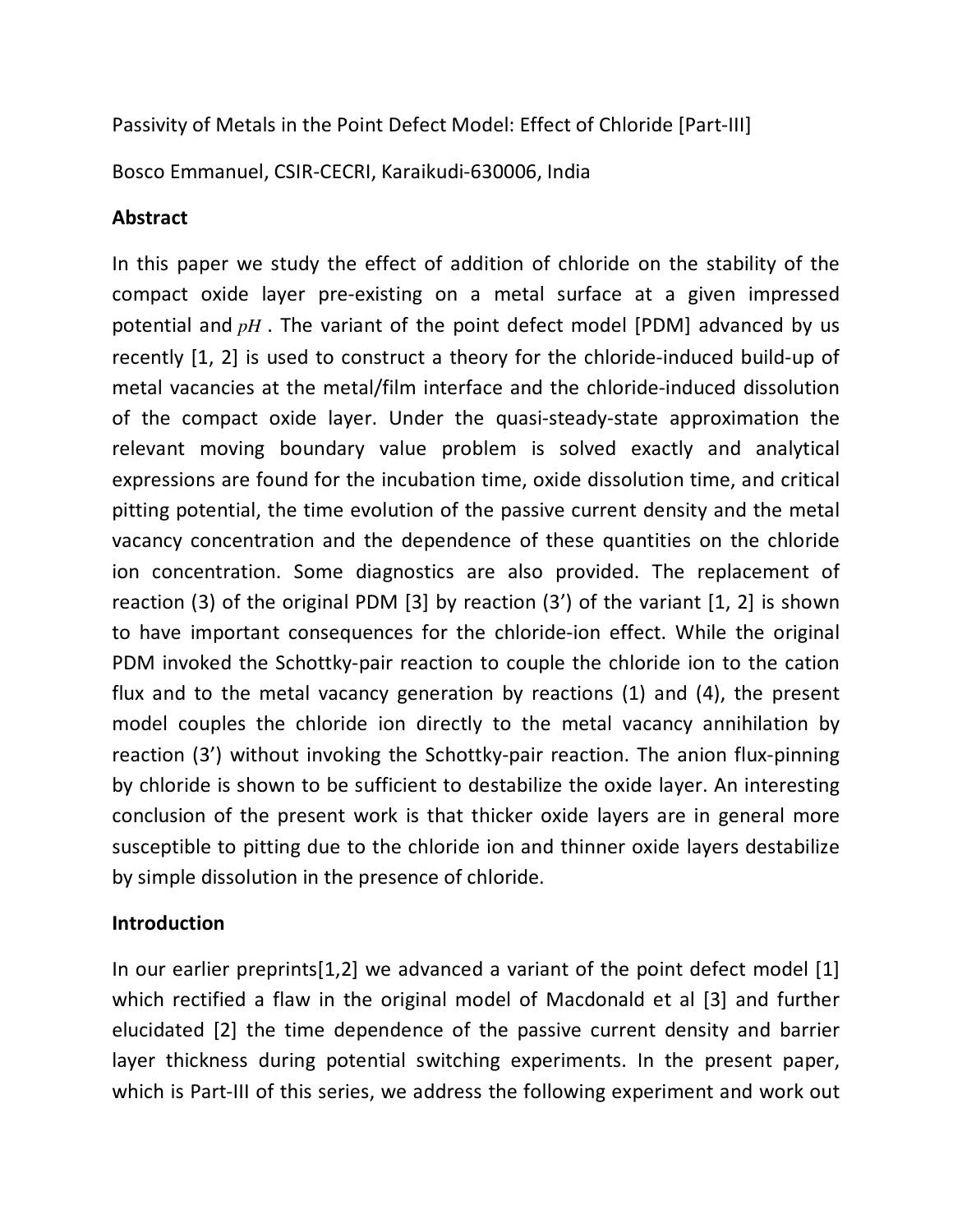the corresponding theory based on the corrected version of the point defect model:

- $\triangleright$  Form the compact oxide layer and a steady passive current density at a given impressed potential V and solution pH in the absence of any aggressive ion like the chloride.
- $\triangleright$  Add chloride to the electrolyte medium so that the chloride ion concentration switches abruptly to a predetermined value.
- $\triangleright$  Monitor the transient response of the system in terms of the current density and barrier layer thickness with a view to identify the critical pitting potential and the incubation time

# **Theory of Micro-void Generation, Critical Pitting Potential and the Incubation Time**

Following reference [4] we postulate that the following reaction occurs at the film/solution interface and it is at equilibrium with the equilibrium concentration given by equation (2).

$$
V_o^{**} + Cl^-(aq) \leftrightarrow Cl_o^*
$$
 (1)

$$
C_O(f/s) = \frac{K}{[Cl^-]} \exp\left[\frac{\Delta G_1 - F\phi_{f/s}}{RT}\right]
$$
 (2)

Where  $C_o(f/s)$  is the concentration of  $V_o^*$  at the film/solution interface,  $\Delta G_i$ the standard Gibbs free energy of reaction (1),  $K$  has the activity corrections,  $Cl_o^*$  is a chloride ion occupying an oxygen lattice site and all other symbols have their usual meanings. Unit activity of  $Cl_o^*$  is assumed as in [4].

Now the rate of reaction (6) of the point defect model, namely

$$
V_o^{**} + H_2O \Rightarrow O_0 + 2H^+
$$

is pinned at

$$
R_6 = k_6 \cdot C_O \left( f / s \right) \tag{3}
$$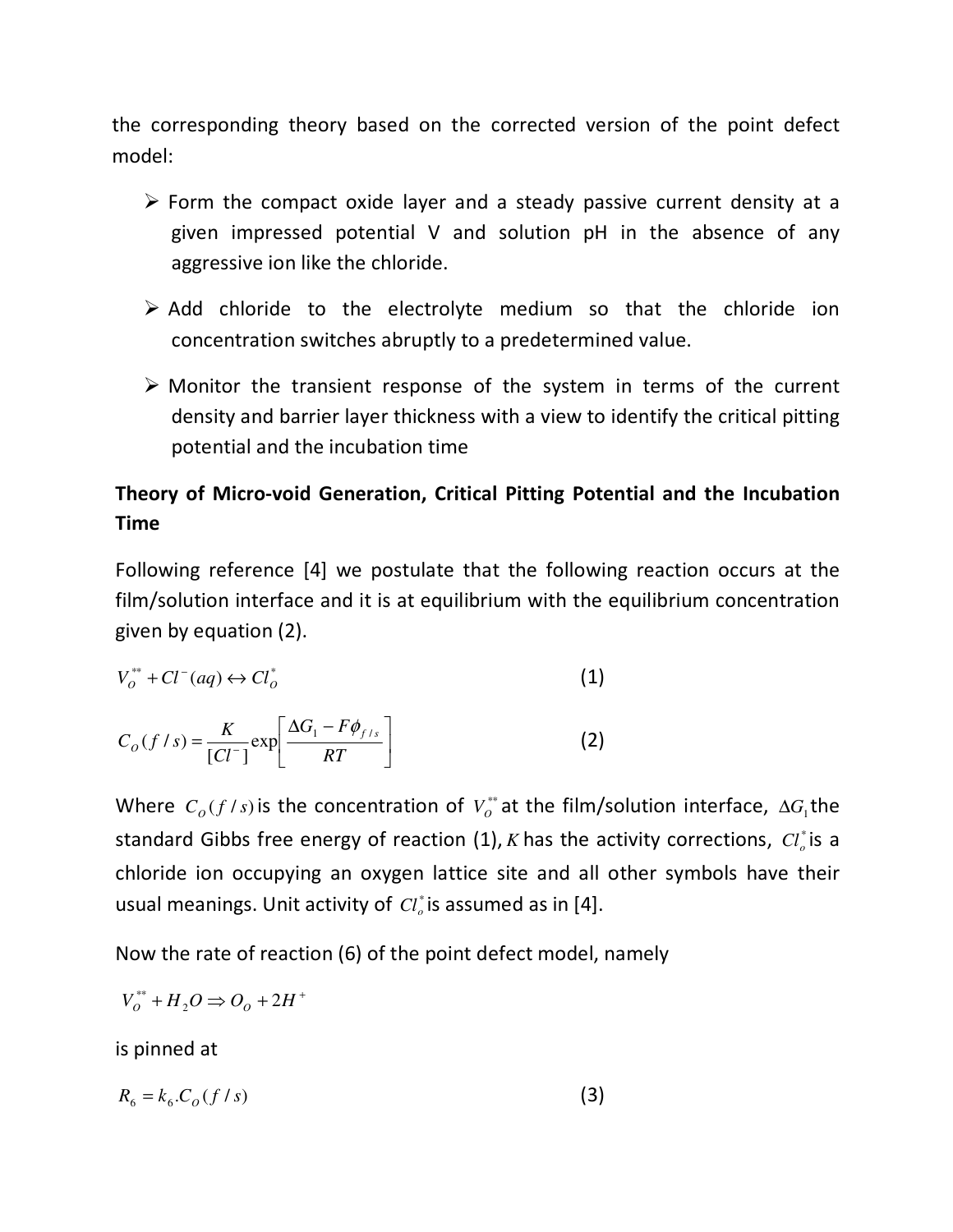with  $C_o(f/s)$  given by equation (2). This implies that the flux of  $V_o^*$  in the barrier layer is pinned by the chloride. In the quasi-steady-state approximation of [2], the rate of reaction (3')

$$
m + qV_m + \left(\frac{\chi}{2}\right)O_O \Rightarrow MO_{\chi/2} + \left(\frac{\chi}{2}\right)V_O^{**} + \chi e'
$$

will directly be controlled by  $R_6$ . This flux pinning by chloride has important consequences for micro-void generation and pitting as shown below. Similarly the rates of reactions (1) and (2) will respectively be equal to the rates of reactions (4) and (5) in the quasi-steady-state. Even with the quasi-steady-state approximation, the barrier layer thickness, the metal vacancy concentration and the current density will be seen to be time-dependent.

## **Time Evolution of the Metal Vacancy Concentration at the Metal/Film Interface, Incubation Time and Film Dissolution Time**

At the metal/film interface the rate of generation of the metal vacancy  $V_m$  by reactions (1) and (2) and its annihilation by reaction (3') are given by

Rate of generation of 
$$
V_m = k_2 + k_4
$$
 (4)

Rate of annihilation of 
$$
V_m = \frac{q}{(\chi/2)} k_6 C_o(f/s)
$$
 (5)

The net rate of generation of  $V_m$  at the metal/film interface is:

$$
G_m = (k_2 + k_4) - \frac{q}{(\chi/2)} k_6 \cdot C_O(f/s)
$$
\n(6)

These metal vacancies diffuse into the metal and we need to solve the diffusion equation with a moving boundary at the metal/film interface. The velocity *v* of the moving boundary at the metal/film interface at  $x = x_B(t)$  is given by

$$
v = \frac{dx_{B}(t)}{dt} = -\Omega \cdot R_{3}
$$
 (7)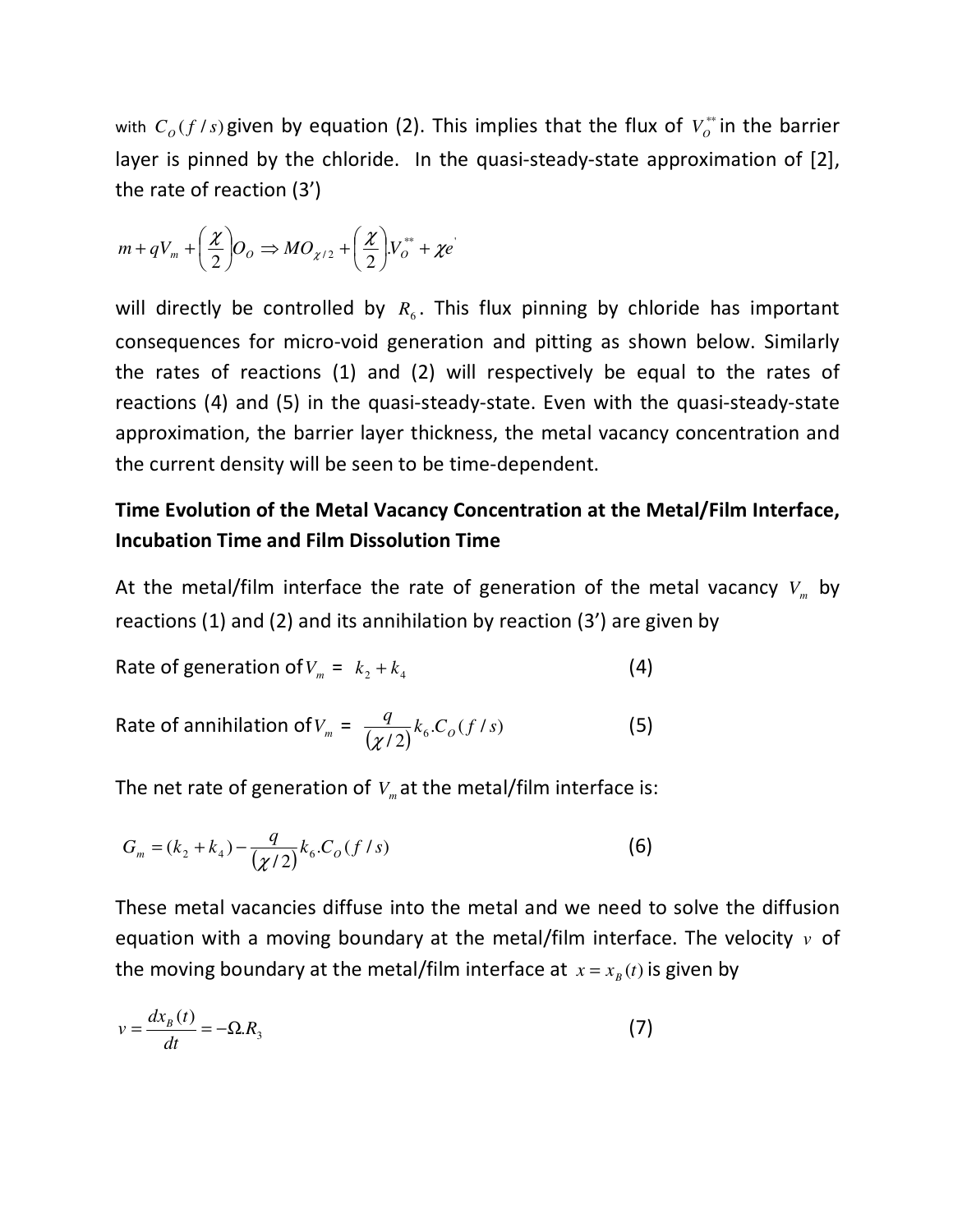$$
=-\Omega.\frac{k_6.C_o(f/s)}{(\chi/2)}\tag{8}
$$

which is a constant for a fixed potential,  $[Cl^-]$  and  $pH$ . The rate of change of the boundary layer thickness *L* is

$$
\frac{dL}{dt} = \Omega \left( \frac{k_6 C_o (f/s)}{(\chi/2)} - R_7 \right)
$$
(9)  
=  $R_L$ 

$$
\therefore L = L_{ss}^0 + R_L \, t \tag{11}
$$

as  $R$ <sup>*L*</sup> is a constant for case A. Note that when  $|CI^-|$  is added to the system initially at steady state,  $R_{L}$  switches from zero to a negative value. For the quasi-steadystate approximation, the Stephen problem for the diffusion of metal vacancy in the metal can be solved exactly and the solution is

$$
C_m(x,t) = C_m(x = x_B(t),t) + A(1 - \exp\{D_m s^2 t - sx\})
$$
\n(12)

where *s* is a parameter related to the velocity *v* of the moving boundary as [5]

$$
s = \left(\frac{v}{D_m}\right) \tag{13}
$$

and *D<sup>m</sup>* is the diffusion coefficient of the metal vacancy in the metal phase.

$$
A = \frac{G_m}{v} \tag{14}
$$

The incubation time for pitting may be evaluated by considering the time evolution of the metal vacancy concentration  $C_m$  at the moving metal/film interface. Taking the limit  $x \rightarrow -\infty$  on either side of equation (12), we obtain

$$
C_m(x = -\infty, t) = C_m(x = x_B(t), t) + A
$$
\n(15)

$$
\therefore \qquad C_m(x = x_B(t), t) = C_m^{ss} - A \tag{16}
$$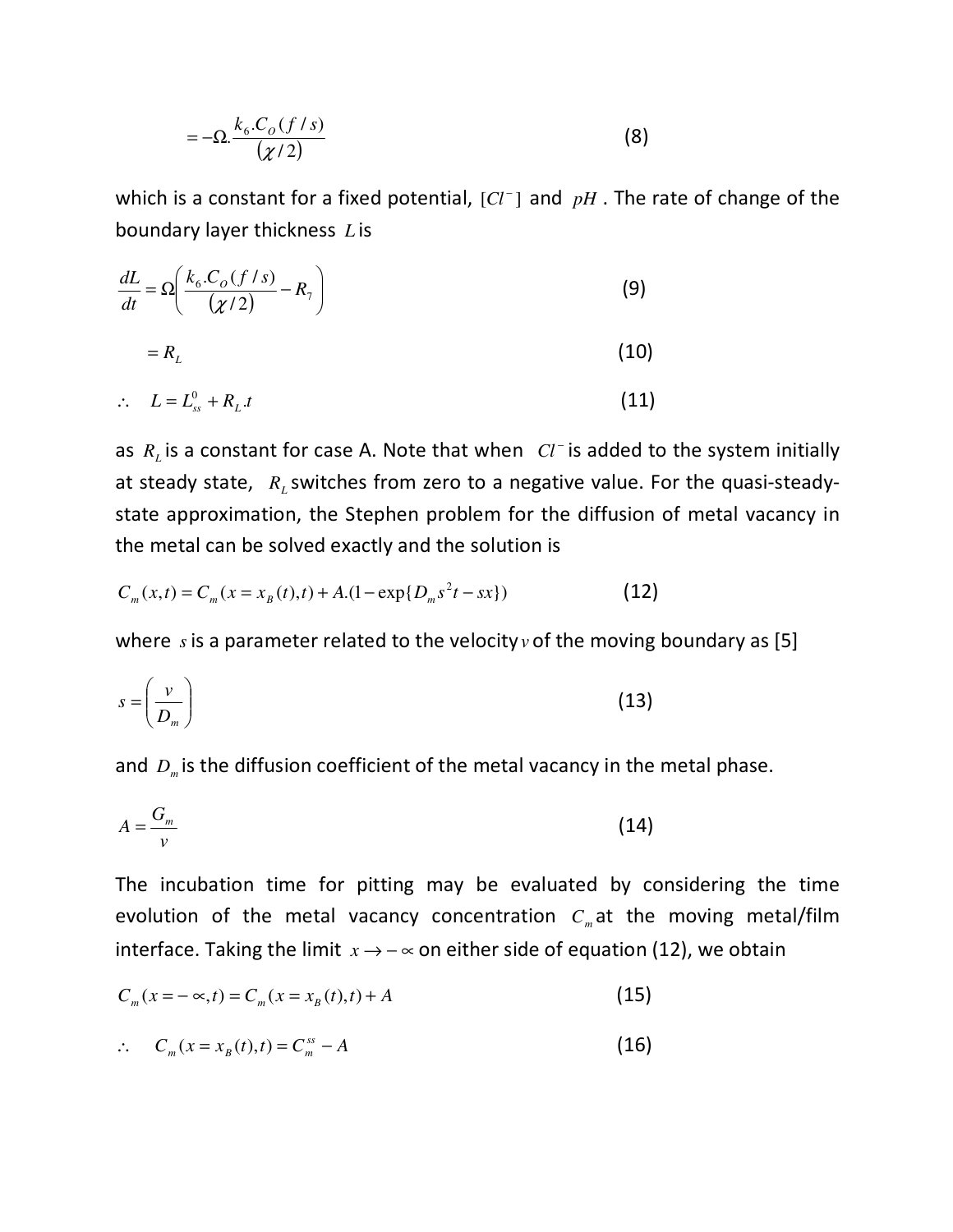where  $C_m^{ss}$  is the uniform concentration of the metal vacancy in the metal at the initial steady state. Using equations (6),(8),and (14) in equation (16),

$$
C_m(x = x_B(t), t) = C_m^{ss} + \left(\frac{\chi}{2\Omega}\right) \frac{k_2 + k_4}{k_6 C_0 (f/s)} - \frac{q}{\Omega}
$$
 (17)

The functional forms for  $k_2$  and  $k_4$ , for case A, are:

$$
k_2 = k_2^0 \cdot \exp\{a_2 V + c_2 pH\} \cdot \exp\{-b_2 L(t)\}\tag{18}
$$

$$
k_4 = k_4^0 \cdot \exp\{a_4 V + c_4 pH\} \tag{19}
$$

Use equations (11), (18) and (19) in (17) to obtain

$$
C_m(x = x_B(t), t) = C_m^{ss} - \frac{q}{\Omega} + K_1 + K_2 \exp[-b_2 R_L t]
$$
 (20)

where

$$
K_1 = \left(\frac{\chi}{2\Omega}\right) \frac{k_4^0 \exp[a_4 V + c_4 pH]}{k_6 C_0 (f/s)}
$$
 (21)

$$
K_2 = \left(\frac{\chi}{2\Omega}\right) \frac{k_2^0 \exp[a_2 V + c_2 pH - b_2 L_{ss}^0]}{k_6 C_o (f/s)}
$$
(22)

As *R<sup>L</sup>* is negative, it is interesting to note that the concentration of the metal vacancy at the metal/film interface is an exponentially increasing function of time with a time constant which may be identified with the incubation time:

$$
T_{inc} = \frac{-1}{b_2 R_L} \tag{23}
$$

Using equations (9) and (10) and taking the reciprocal of (23)

$$
\frac{1}{T_{inc}} = b_2 \Omega R_7 - b_2 \Omega \frac{k_6 \overline{C}_O(f/s)}{(\chi/2)} \frac{1}{[Cl^-]}
$$
(24)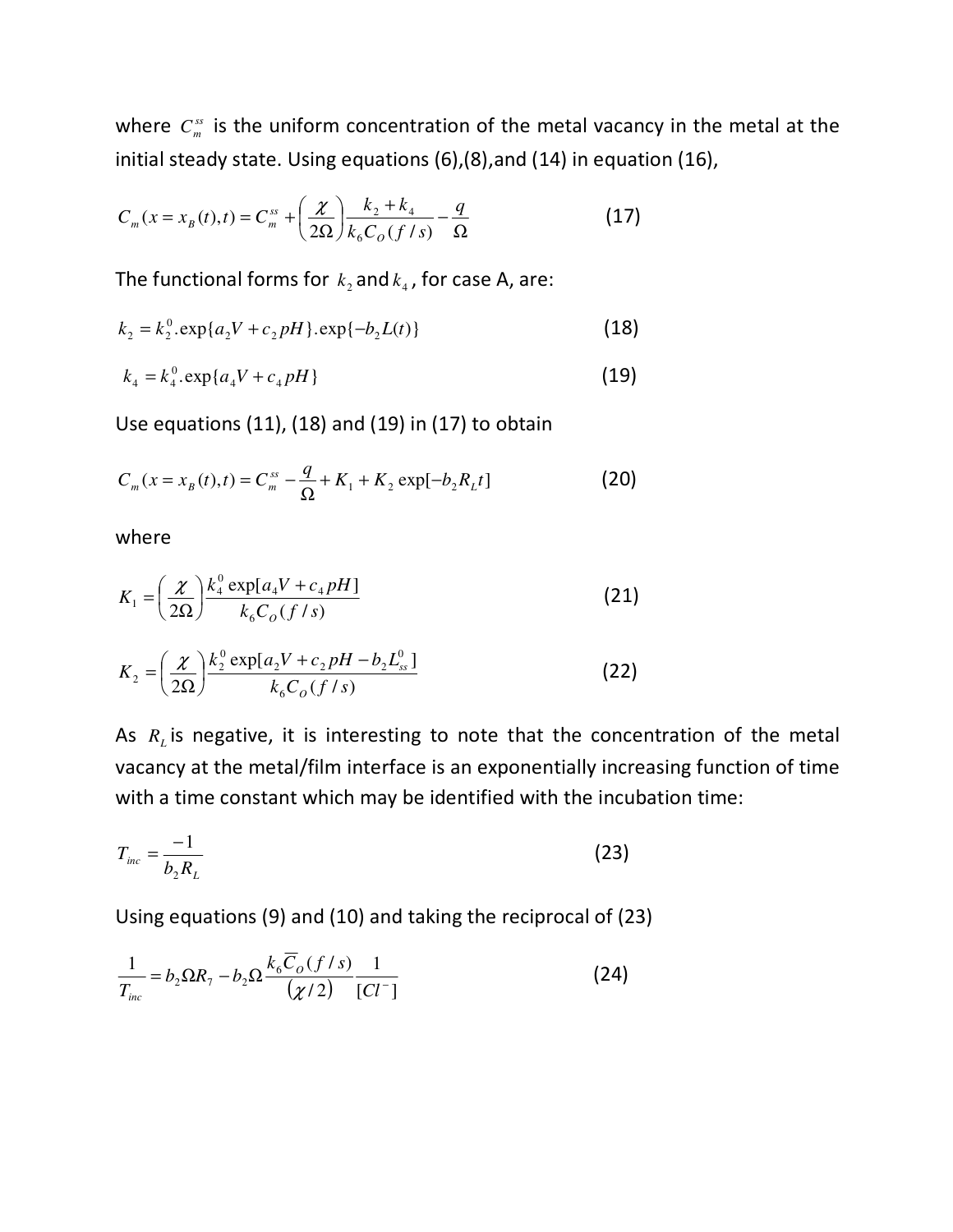where

$$
\overline{C}_O(f/s) = K \exp\left(\frac{\Delta G_1 - F\phi_{f/s}}{RT}\right)
$$
 (25)

Equation (24) predicts that the reciprocal of the incubation time is linear in the reciprocal of the chloride concentration with a negative slope and positive intercept that depends on the applied potential and *pH* .

From equation (11) follows a simple equation for the time required for the complete dissolution of the barrier oxide in the presence of chloride:

$$
\frac{1}{T_{dis}} = \frac{\Omega R_7}{L_{ss}^0} - \frac{\Omega}{L_{ss}^0} \frac{k_6 \overline{C}_o(f/s)}{(\chi/2)} \frac{1}{[Cl^-]}
$$
(26)

It should be cautioned that this time for complete dissolution of the barrier oxide is not to be confused with the incubation time for pitting which is given by equation (24). Note the functional similarity of equations (24) and (26). The place of  $b_2$  in equation (24) is taken by  $\frac{1}{I^0}$  $L_{ss}^0$ in equation (26). Clearly *Tinc* will be smaller than  $T_{dis}$  if and when  $L_{ss}^0$  is larger than 2 1 *b* . In the opposite case film dissolution will overtake pitting. As  $L_{ss}^0$  increases linearly with the applied potential, pitting will be the failure mode for higher applied potentials and for lower applied potentials chloride-induced film dissolution will be favored. This conclusion is made possible by the fact that  $b_2$  is essentially independent of the potential in the point defect model [this independence was assumed in the original PDM and is predicted in the variant of the PDM [1]].

### **Critical Pitting Potential**

In the present theoretical framework the critical pitting potential may be identified as the potential above which there is a net metal vacancy generation at the metal/film interface. This condition can be stated as:

$$
G_m > 0 \tag{27}
$$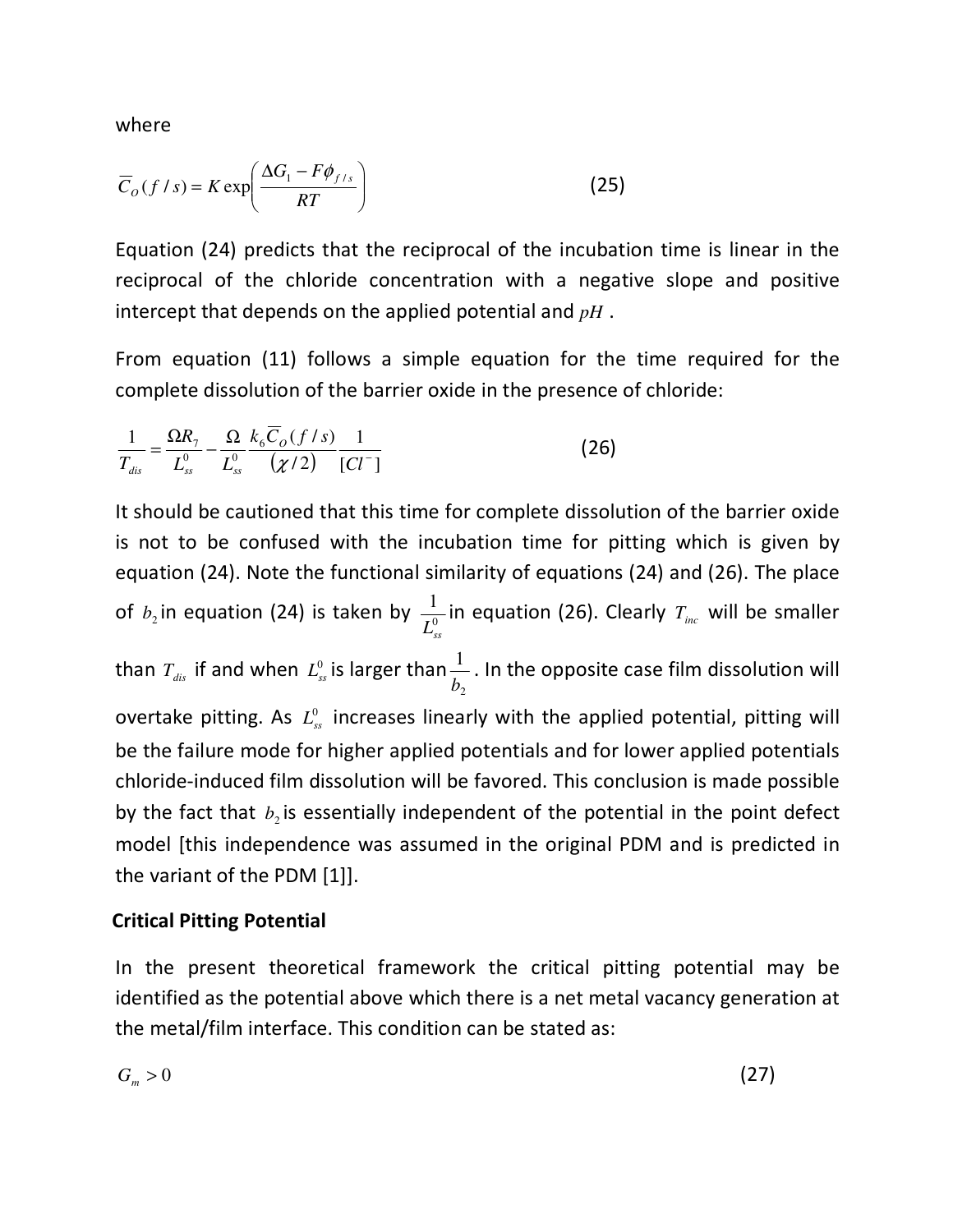Thus the critical pitting potential is the solution of the equation  $G_m = (k_2 + k_4) - \frac{q}{(\chi/2)} k_6 \cdot C_o(f/s) = 0$  $(28)$ 

Use the known forms of  $k_2$   $k_2$ ,  $k_4$ ,  $k_6$  and  $C_o$  (*f* / *s*) and solve equation (28) for the critical pitting potential. Note, however, that  $k_2$  involves the time-dependent barrier-layer thickness  $L(t)$ . Just replace  $L(t)$  by  $L_{ss}^0$  as the system will be critical at a later time *t* if it is critical initially. Interestingly this statement allows for the possibility that a system which is initially sub-critical may become critical at a later time. Thus a concept of dynamic criticality emerges from the present model. This concept may be visualized by constructing a plot of potential versus time based on equation (28). For each potential, chloride ion concentration and *pH* , there is a time above which criticality sets in. This time is not to be confused with the incubation time or the film-dissolution time but rather marks the initiation of the process which terminates at the incubation time or the film-dissolution time. For oxides that are anionic conductors equation (28) may be further simplified as

$$
k_2 - \frac{q}{(\chi/2)} k_6 C_o(f/s) = 0
$$
\n(29)

After inserting the relevant functional forms and simplifying, there results

$$
V_{\text{PIT}} = \overline{V}_{\text{PIT}} - \frac{2.303 \log[Cl^-]}{\left(a_2 - a_6 + \frac{\alpha F}{RT}\right)}
$$
(30)

where

$$
\overline{V}_{PIT} = \frac{2.303 \log \left[ \frac{qKk_6^0}{(\chi/2)k_2^0} \right] + b_2 L_{ss}^0 + \frac{\Delta G_1}{RT} - \frac{F\phi_{f/s}^0}{RT} + (c_6 - c_2 - \frac{\beta F}{RT}) pH}{\left( a_2 - a_6 + \frac{\alpha f}{RT} \right)}
$$
(31)

Note we have set  $L(t) = L_{ss}^0$ .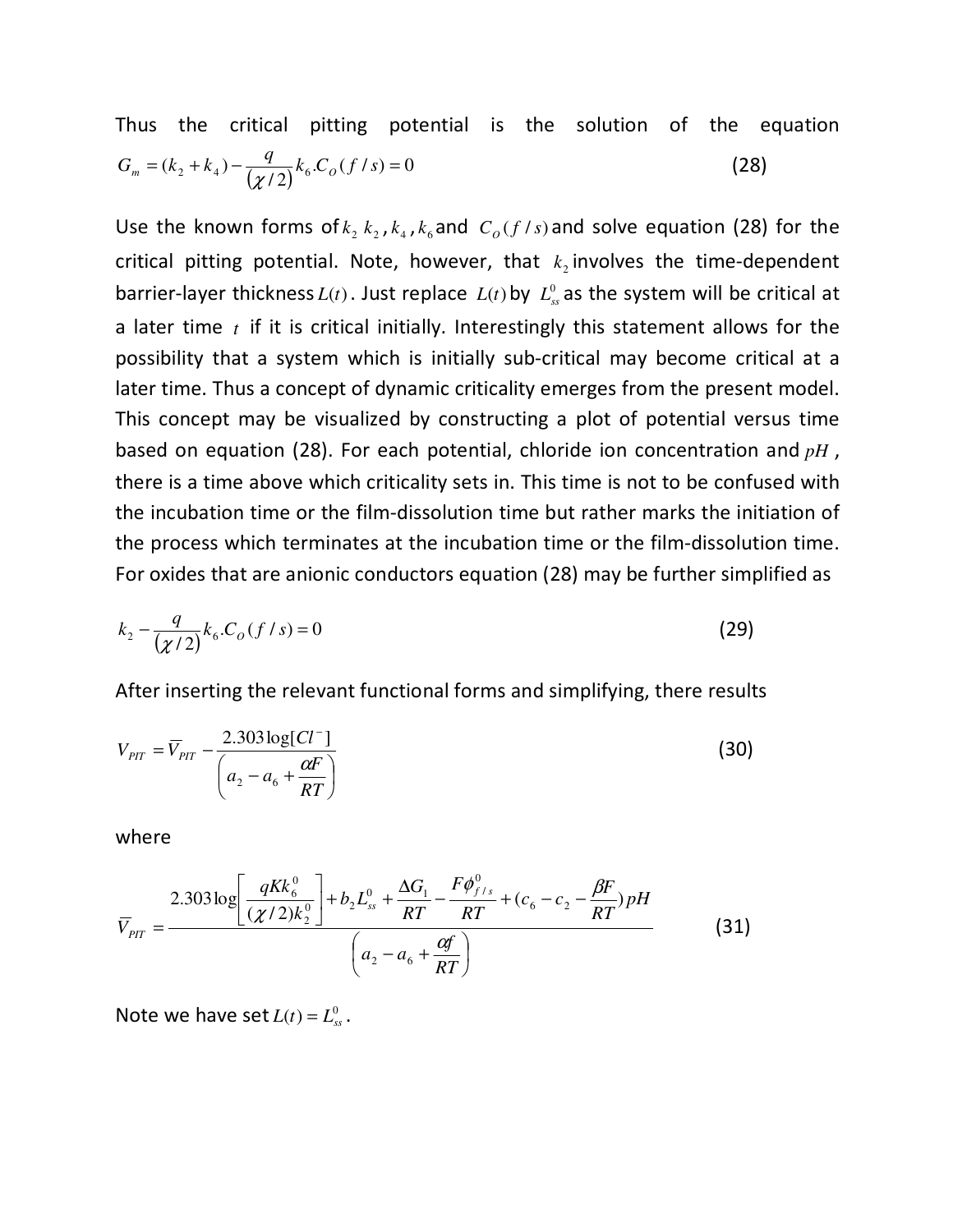### **Passive Current Density Evolution on the Addition of Chloride**

The general expression for the passive current density is given by

$$
i = F. \{ \delta(k_2 + k_4) + 2J_o + (\delta - \chi)R_7 \}
$$
 (32)

After inserting the relevant functional forms we obtain

$$
i = F \cdot {\delta \bar{k}_2} \exp{-b_2 L_{ss}^0} \exp{-b_2 R_L t} + \delta \bar{k}_4 + 2 \frac{\bar{J}_o}{[Cl^-]} + (\delta - \chi) \bar{k}_7 C_R^n
$$
 (33)

where the potential and *pH* dependent quantities are:

$$
\bar{k}_2 = k_2^0 \exp\{a_2 V + c_2 pH\}
$$
\n(34)

$$
\bar{k}_4 = k_4^0 \exp\{a_4 V + c_4 p H\} \tag{35}
$$

$$
\overline{k}_7 = k_7^0 \exp\{a_7 V + c_7 pH\}
$$
\n
$$
(36)
$$

$$
\bar{J}_o = k_6^0 K \exp \left[ \frac{(a_6 - \alpha F)V + (c_6 - \beta F)pH + \Delta G_1 - F\phi_{f/s}^0}{RT} \right]
$$
(37)

As *R<sup>L</sup>* is negative the current density will rise with time exponentially on the addition of chloride to the medium. This rise will continue till the time of complete dissolution of the oxide film or pitting whichever is earlier. In addition equation (33) is not expected to hold very near to zero time as the quasi-steadystate will take some time to establish.

### **Conclusions**

In [4] Macdonald et al resorted to the Schottky-pair creation mechanism in order to relate the action of chloride at the film/solution interface on the metal vacancy generation/annihilation at the metal/film interface. This was necessitated by the fact that the reaction (3) in the original point defect model missed out the metal vacancy annihilation. However there is no real need to invoke Schottky-pair creation mechanism as reaction (3') of the corrected PDM naturally couples the action of chloride at the film/solution interface and the metal vacancy annihilation at the metal/film interface.